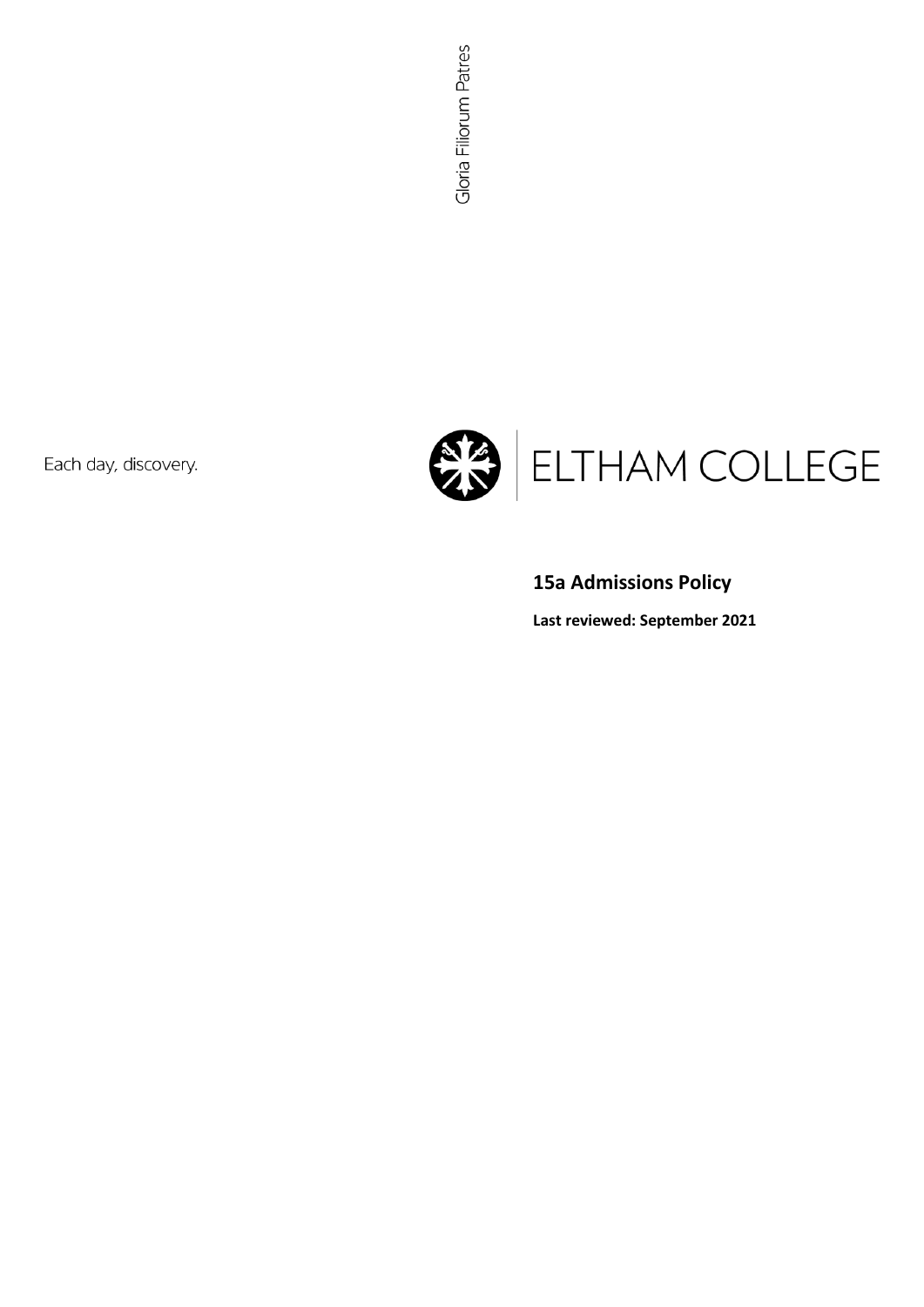

# **Version Control Information**

| <b>Reason For Amendment</b> | Name                               | Date              | Main changes                                                                                                                                                                               |
|-----------------------------|------------------------------------|-------------------|--------------------------------------------------------------------------------------------------------------------------------------------------------------------------------------------|
| <b>Annual Review</b>        | Headmaster                         | August<br>2016    |                                                                                                                                                                                            |
| <b>Annual Review</b>        | Registrar and<br><b>HR Manager</b> | August<br>2017    | Checked for staffing changes, broken<br>links removed, fees updated,<br>detailed scholarship and bursary<br>section removed, entrance<br>procedure dates updated to generic<br>timescales. |
| <b>Interim Review</b>       | Headmaster                         | February<br>2018  | Changes to reflect staff<br>responsibilities                                                                                                                                               |
| Annual update               | <b>Bursar</b>                      | <b>July 2018</b>  | Fees updated, date updated for 7+<br>offers, grades updated to reflect new<br>GCSE grading, reference to A level<br>options booklet                                                        |
| Annual update               | <b>JHM</b>                         | September<br>2021 | Fees updates, removal of option to<br>join at 13+, updated links to sample<br>assessment material and A level<br>options booklet.                                                          |
|                             |                                    |                   |                                                                                                                                                                                            |
|                             |                                    |                   |                                                                                                                                                                                            |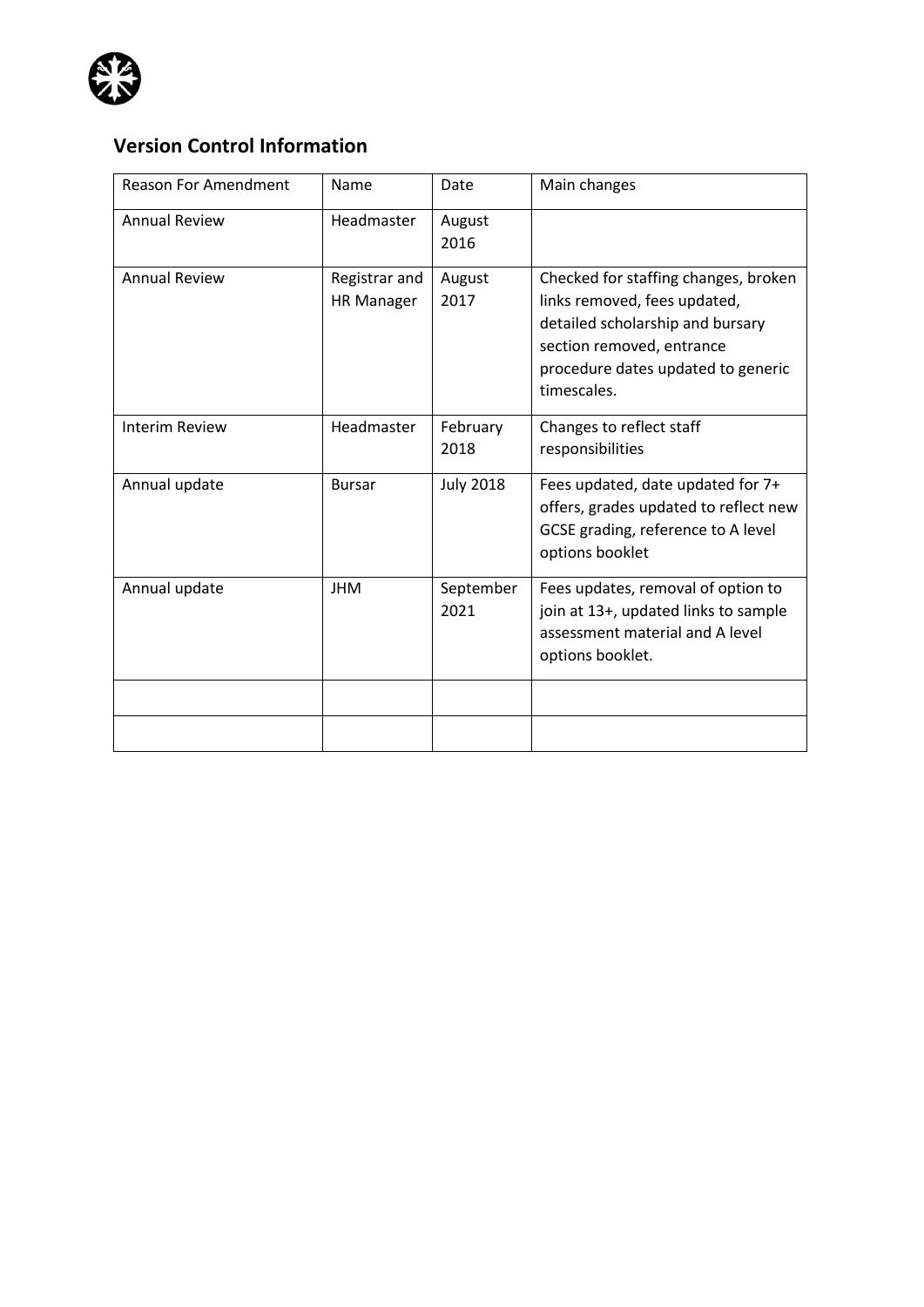

## **ADMISSIONS**

## **Introduction**

Admission to Eltham College depends on a prospective student meeting the criteria required to fulfil the educational and general standards for all its students, commensurate with the school's ethos and aims. As Eltham College is an academically selective school, the Headmaster must be satisfied that the all students will be able to flourish and that prospective student will be able to make the most of the broader education on offer.

Selection is based on entrance examination, interview, taster days and references. In line with our Equal Opportunities Policy, we will apply our admissions criteria fairly and without discrimination.

# **Age of Entry**

Students are normally admitted at the ages of 7, 11, or 16. Students come from a wide range of local schools and usually enter the school in September.

- The majority of our students enter our Junior School at Year 3 (aged 7) and transfer to the Senior School without the need to sit further examinations, or enter the school into Year 7 (aged 11). In a typical year, we will take around 60 students into Year 3 who are joined by a further 60 at Year 7;
- Around 40 students join the school for the [Sixth Form.](http://www.elthamcollege.london/Welcome-to-the-Sixth-Form)

Occasionally, spaces become available for entry into other year groups and, as such, supplementary applications are welcome and are reviewed by the Registrar, subject to any waiting lists.

## **Transfer from Eltham College Junior School to Eltham College**

Once at Eltham College Junior School, the normal path is for all students to progress seamlessly into the Senior School. Subject to satisfactory progress during their time at the Junior School students in Year 6 receive an early offer of a place at Eltham College *without* the need to sit the entrance examination.

The focus of transfer from the Junior School to Eltham College is therefore to ensure that student are happy and able to adjust to life in a Senior School and not to prepare for entrance exams. Rather, as Year 6 progresses, there are more regular lessons and activities between the two schools so that students can move seamlessly from Year 6 to Year 7.

## **Registration**

Applications are welcome at any time. A registration form is included in the prospectus or available to download from the school website at [www.elthamcollege.london](http://www.elthamcollege.london/) The registration fee is nonreturnable and acceptance of registration does not constitute the offer of a place.

## **References**

In advance of any entrance examination or interview, we will always ask each applicant's current school for a written reference. It is important therefore that parents inform their child's current school that they have made an application.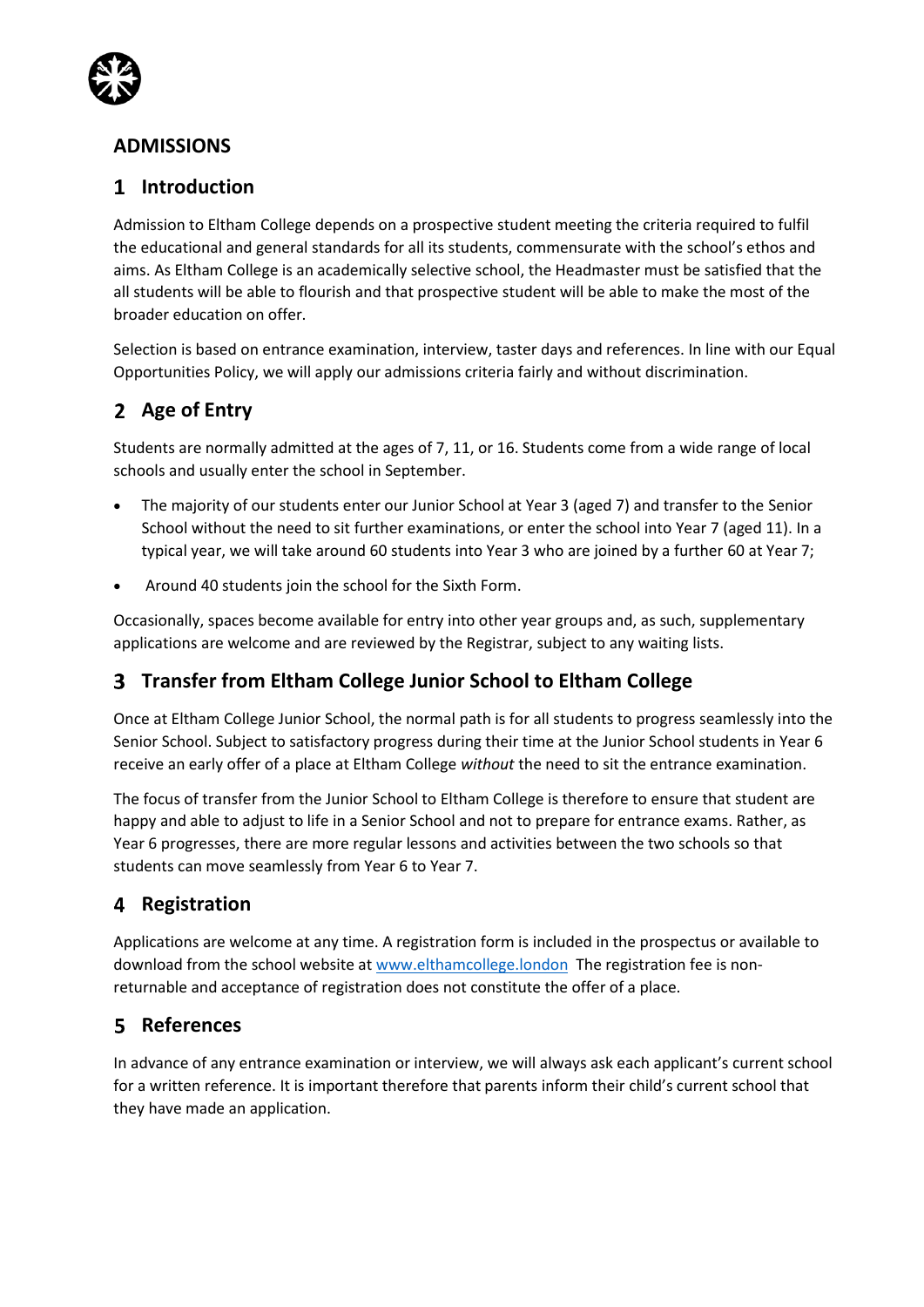

## **Entrance Deposit**

A deposit of £2,500 (£1,500 for Sixth Form) is payable at the time of accepting a place at Eltham College. This is retained until the end of the student's final term at the school. This deposit is reduced for bursary recipients.

Where a student is withdrawn more than one term before admission, the entrance deposit will be forfeited. In the event of a withdrawal less than one term before admission, a full term's fees (less the entrance deposit) will be payable in lieu of notice. Full details are available in the Terms and Conditions (see below).

# **Terms and Conditions**

All offers are made subject to the school's Terms and Conditions, which are made available to all successful candidates, or which can be obtained in advance from the Registrar. Students are admitted to the school at the discretion of the Headmaster, whose decision is final.

## **Disability and Special Needs**

Eltham College welcomes applications from any prospective student with special educational needs providing that the learning support department can offer them the support that they require. We also welcome student with disabilities. For the purposes of this document, disability and/or special educational needs includes any student or prospective student whose mobility, hearing, sight or other physical functions are impaired, or who exhibits other special educational needs, such as dyslexia, dyspraxia, or significant behavioural or emotional problems.

All applications are judged fairly and the school will make reasonable adjustments to the examination procedures to ensure that no student is put at a substantial disadvantage because of a disability.

Prospective parents are asked to identify their child's disability or learning difficulty on the registration form and to provide evidence (in the form of a specialist assessor's report or medical report) to qualify for an adjustment to the examination procedures. The adjustment usually takes the form of extra time for the Mathematics and English papers, but not the Verbal Reasoning Test as this would compromise its objectivity and meaning. It is also possible to use a laptop for the English paper.

## **Old Elthamians and Sibling Policy**

Applications from the children of Old Elthamians are welcomed, as are those from the siblings of children attending the school. Selection is nonetheless based on merit. But while applicants must meet the criteria for entry, the Headmaster will be sympathetic to families wishing to educate siblings together or at their former school.

## **10 Scholarships and Bursaries**

Details of our Scholarship and Bursary schemes are found on the website and are also available on request from the Registrar.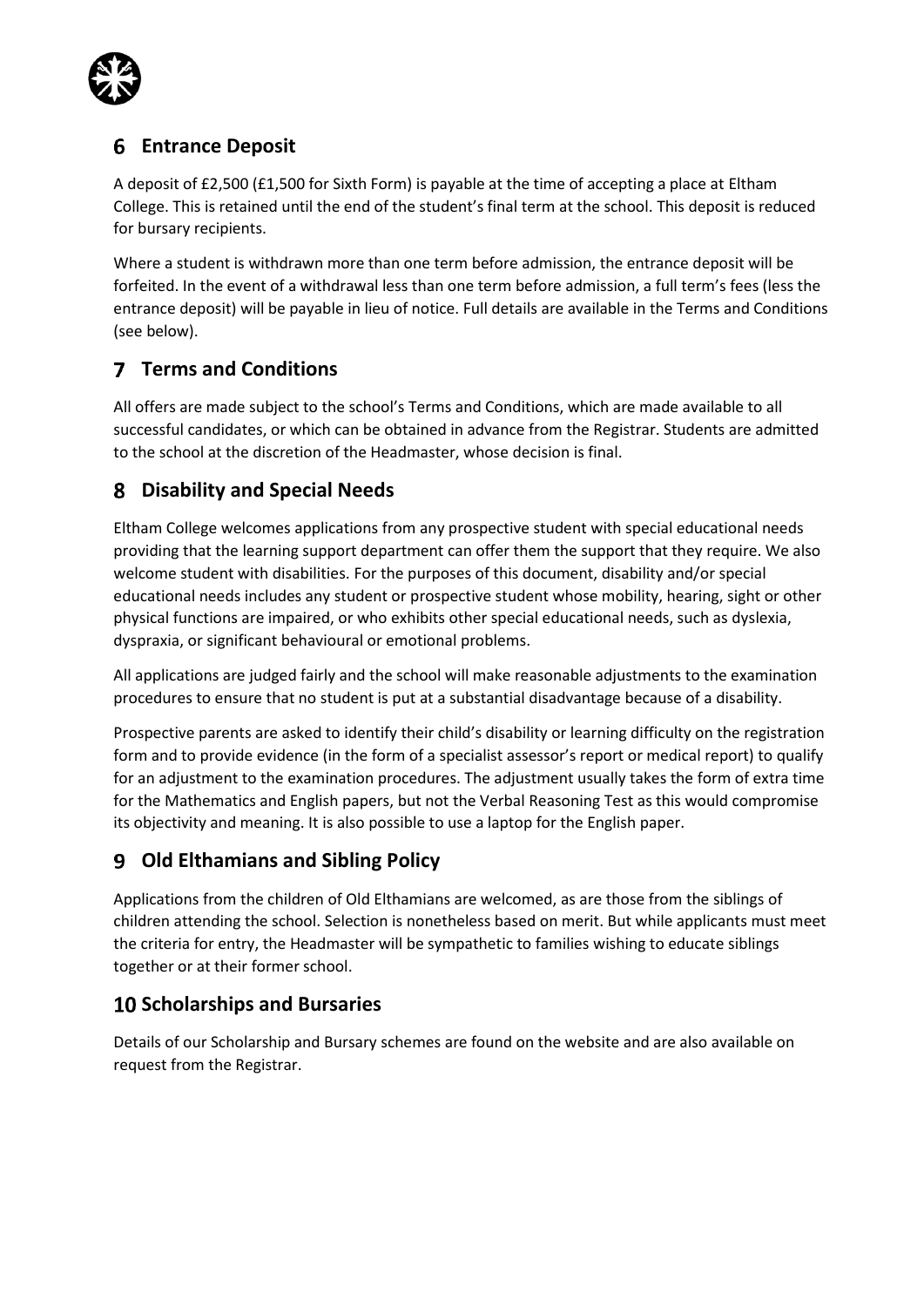

## **SCHOOL FEES**

### **Tuition Fees**

From September 2021, tuition fees are £6,557 per term for Eltham College and £5,699 per term for Eltham College Junior School.

All fees bills are payable by Direct Debit. Payment of tuition fees may be made either termly on 1 September, 2 January and 1 April, or by ten consecutive monthly instalments commencing on 1 August.

The school also operates a fees in advance scheme for those parents who wish to reduce the cost of their child's education by making an advance lump-sum payment. Details of this scheme can be obtained from the Bursar.

Other Fees

| $\bullet$ | Lunch:                 | £311 per term                                                       |  |
|-----------|------------------------|---------------------------------------------------------------------|--|
|           | • School Coaches:      | £255 per term for a single fare/£506 per term return                |  |
|           | • Public Examinations: | These will reflect the exact cost from the examination boards       |  |
|           | • Music Lessons:       | £21.50 per lesson for an individual instrumental, singing or theory |  |
|           |                        | lesson of 30 minutes                                                |  |

The level of fees is reviewed in March each year. The Governors reserve the right to vary tuition and other charges from time to time. Outstanding debts will be recovered by the school, including interest and legal fees where necessary.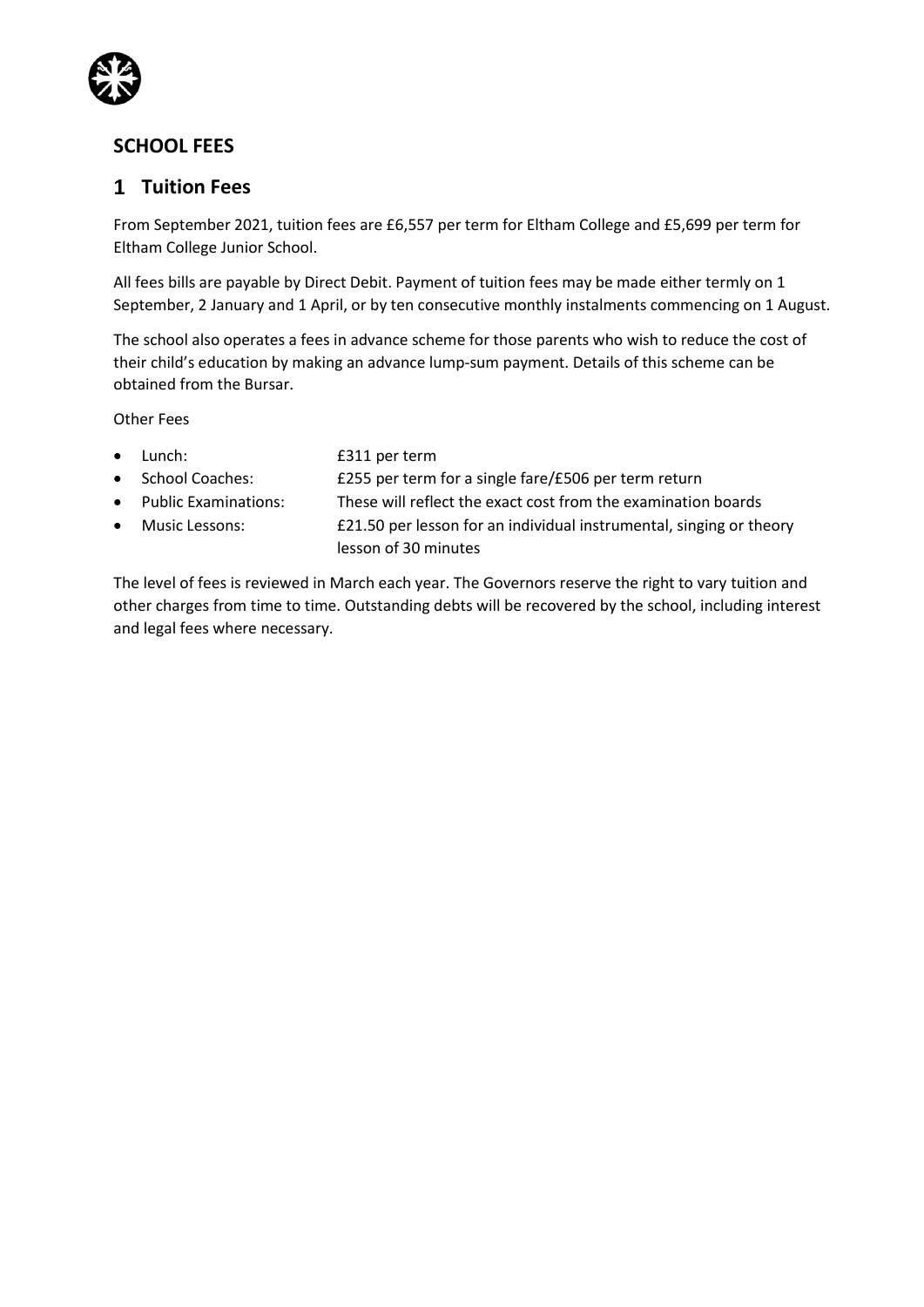

### **ENTRANCE PROCEDURE**

Details of the key dates and deadlines for the coming year are available on the Admissions page of our website.

## **7+ Entrance Procedure**

### **Entrance Examinations and Interviews**

Students who will be 7 years old on 1 September of the year of proposed entry are invited for an academic assessment in mid-January of the same year.

All students are invited for an assessment during January**.** They are assessed in English (including an element of Verbal Reasoning), Mathematics and Reading.

Also in January, the students attend an activity morning when they also enjoy a carousel of fun activities which are designed to familiarise them with the school and allow them to meet other candidates in order to ease any anxieties ahead of their assessment day.

All candidates must register with the school prior to their assessments. A reference will be requested from the candidate's current school.

### **Offers of places**

Offers of places are sent to parents by post in early February**.** Parents are asked to respond by mid-February.

### **11+ Entrance Procedure**

### **Entrance Examinations and Interviews**

Students who will be 11 years old on 1 September of the year of proposed entry sit an entrance examination early in January of the same year.

All external candidates take entrance papers in English and Mathematics as well as sitting a computer adaptive Verbal and Non-Verbal Reasoning assessment. They are also interviewed by members of staff on the same day. All candidates are automatically considered for academic scholarships but there are further assessments for students who pass the academic threshold and who wish to be considered for Music, Sport and Art Scholarships.

All candidates must register with the school prior to sitting the examinations. A reference is also requested from the candidate's current school.

### **Taster Days**

Towards the end of the Michaelmas Term and in the early part of Lent Term a significant number of registered candidates are invited to attend an afternoon of lessons.

#### **Offers of places**

Offers of places are sent to parents by post in early February in line with other independent schools. Parents are asked to respond by the beginning of March.

#### **Sample papers**

Sample English and Mathematics papers can be downloaded from the website:

[Sample Papers -](https://www.elthamcollege.london/parent-portal/examinations/entries/sample-papers/) Eltham College